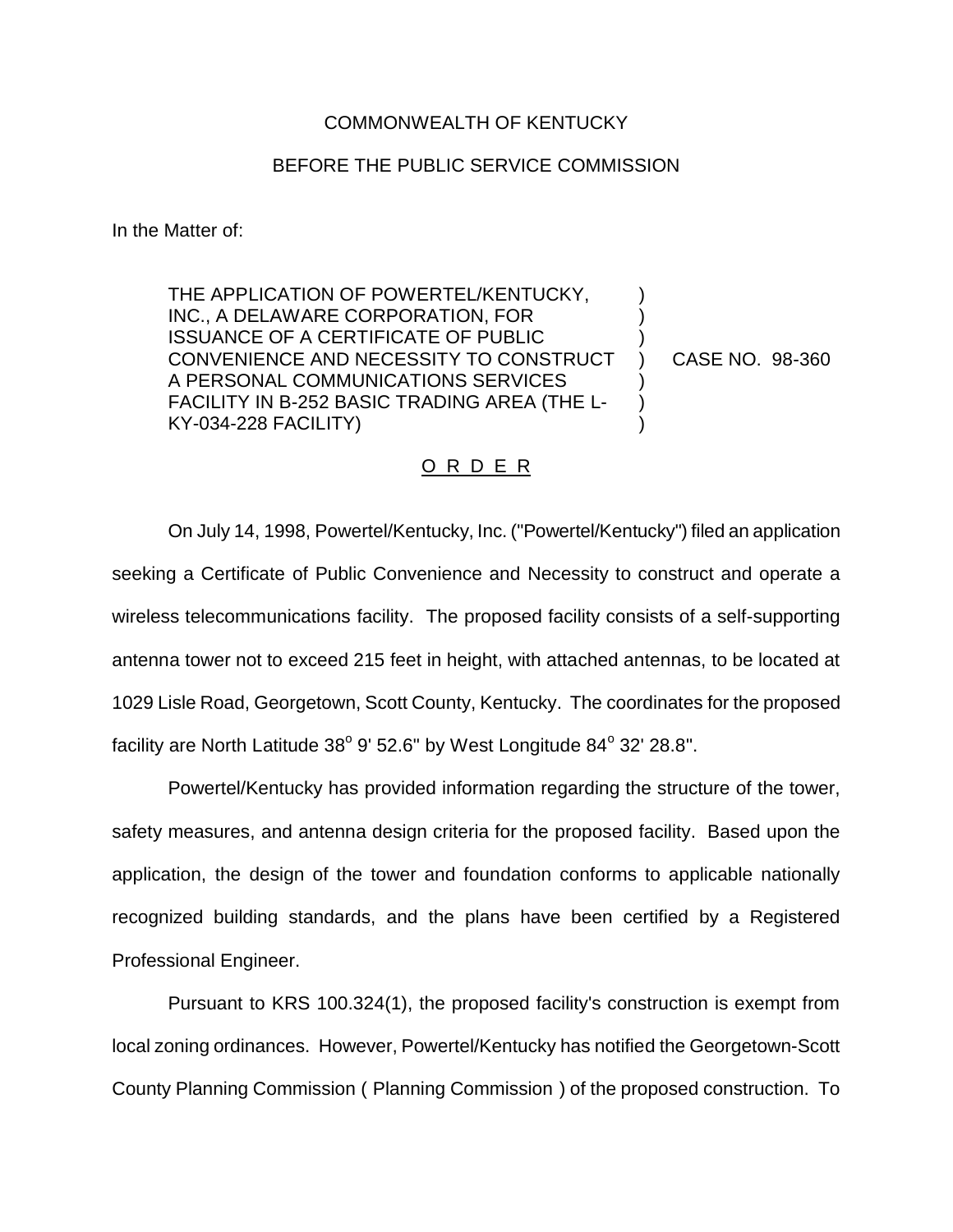date, no comments have been filed by the Planning Commission. Powertel/Kentucky has filed applications with the Federal Aviation Administration ("FAA") and the Kentucky Airport Zoning Commission ("KAZC") seeking approval for the construction and operation of the proposed facility. Both decisions are pending.

Powertel/Kentucky has filed notices verifying that each person who owns property within 500 feet of the proposed facility has been notified of the pending construction. The notice solicited any comments and informed the property owners of their right to request intervention. In addition, notice of the proposed construction has been posted in a visible location for at least two weeks after filing the application. The Commission received comments from one property owner. The property owner intervened, but later filed comments in support of the proposed construction and withdrew his objection.

Pursuant to KRS 278.280, the Commission is required to determine proper practices to be observed when it finds, upon complaint or on its own motion, that the facilities of any utility subject to its jurisdiction are unreasonable, unsafe, improper, or insufficient. To assist the Commission in its efforts to comply with this mandate, Powertel/Kentucky should notify the Commission if it does not use this antenna tower to provide service in the manner set out in its application and this Order. Upon receipt of such notice, the Commission may, on its own motion, institute proceedings to consider the proper practices, including removal of the unused antenna tower, which should be observed by Powertel/Kentucky.

The Commission, having considered the evidence of record and being otherwise sufficiently advised, finds that Powertel/Kentucky should be granted a Certificate of Public Convenience and Necessity to construct the proposed facility.

IT IS THEREFORE ORDERED that:

-2-